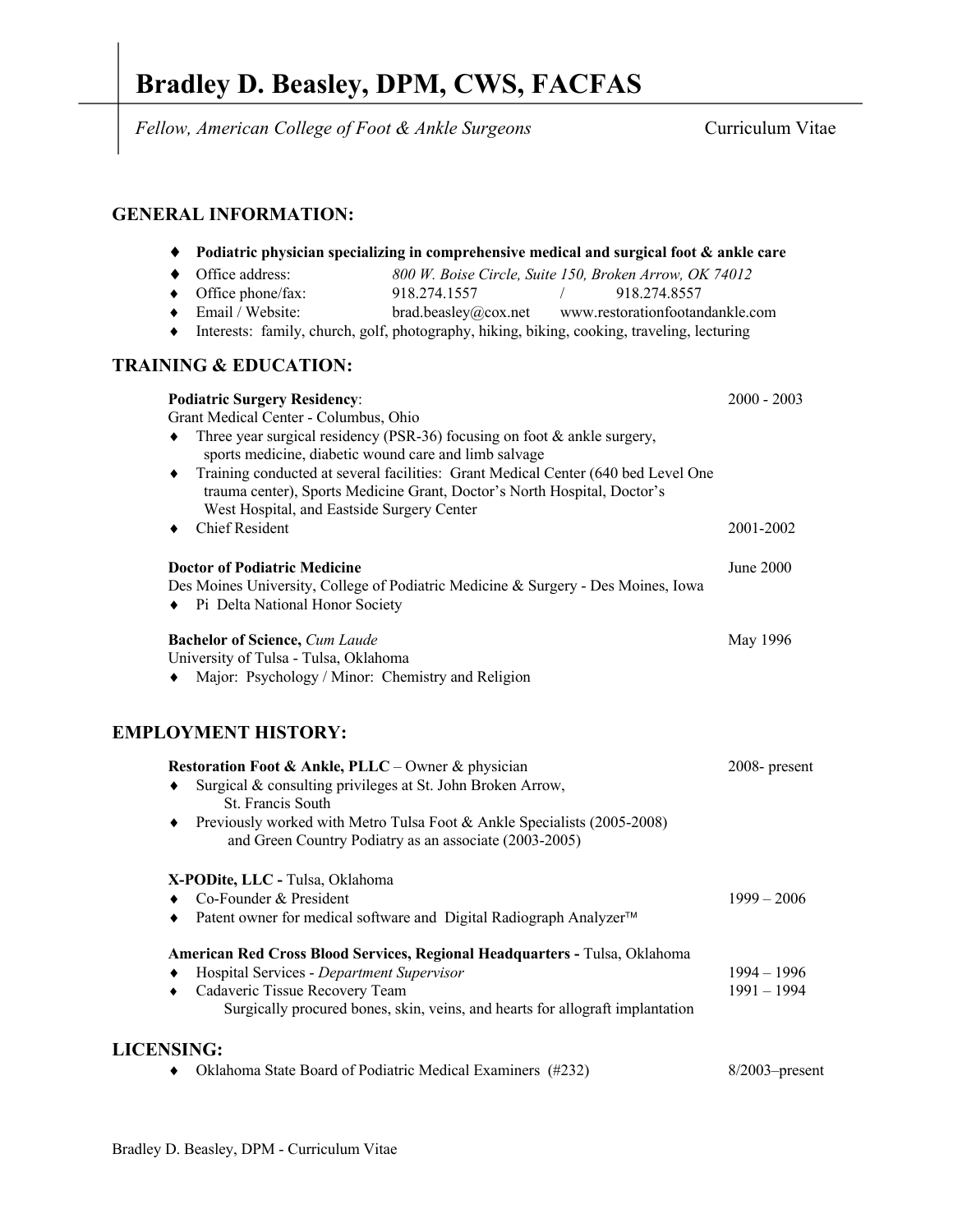# **PROFESSIONAL SOCIETIES, APPOINTMENTS & BOARDS:**

|                             | I ROFESSIONILE SOCIETIES, IN I OINTIMENTS <b>&amp;</b> DOIRDS                                       |                  |
|-----------------------------|-----------------------------------------------------------------------------------------------------|------------------|
|                             | Manuscript Reviewer – Journal of Foot & Ankle Surgery / Foot & Ankle Specialist 2011 – present      |                  |
| ٠                           | Board Member - True Stories Ministries                                                              | 2014 - 2017      |
| ٠                           | Board Member - Arubah Community Clinic                                                              | $2013 - 2015$    |
| ٠                           | Adjunct Clinical Faculty - Ohio College of Podiatric Medical Education                              | 2010             |
|                             | St. John Owasso Hospital Medical Executive Committee                                                | $2009 - 2010$    |
| ٠                           | Board Member of Blended Love - a non-profit foundation serving children                             | $2008 - 2011$    |
|                             | of divorced homes                                                                                   |                  |
|                             | American College of Foot and Ankle Surgeons (Fellow status since 2008)                              | $2003$ – present |
| ٠                           | American Podiatric Medical Association (committee member 2007)                                      | $2000$ – present |
| ٠                           | Oklahoma Podiatric Medical Association                                                              | $2003$ – present |
|                             | - President (2009 & 2010), Chairman of Board (2011)                                                 |                  |
|                             | American Public Health Association                                                                  | $2007 - 2010$    |
| ٠                           | American Diabetes Association - Tulsa County Leadership Board                                       | 2004 & 2005      |
|                             | <b>ADDITIONAL MEDICAL EDUCATION &amp; CERTIFICATIONS:</b>                                           |                  |
|                             | American Board of Foot & Ankle Surgery                                                              |                  |
| ٠                           | Board Certified in Foot and Reconstructive Rearfoot/Ankle Surgery                                   | Since 2008       |
| ٠                           | Recertification completed August 2016                                                               |                  |
| ٠                           | American Academy of Wound Management                                                                |                  |
|                             | Certified Wound Specialist (CWS)                                                                    | Since 2007       |
|                             | Orthofix Internal & External Fixation Course - Verona, Italy                                        | Sept. 2005       |
| ٠                           | Institute for Peripheral Nerve Surgery - Baltimore, MD                                              | <b>July 2004</b> |
|                             | Sensory Testing and Microsurgical Training Course (1 week)                                          |                  |
|                             | Hyperbaric Oxygen Team Training at Nix Medical Center, San Antonio, TX                              | Jan. 2004        |
| ٠                           | Microsurgical Techniques, 5 Day Certification Course - MOET Inst., San Francisco May 2003           |                  |
| ٠                           | 4 <sup>th</sup> Annual European Foot & Ankle Instructional Course - Geneva, Switzerland             | Sept. 2002       |
|                             |                                                                                                     |                  |
| <b>SCIENTIFIC LECTURES:</b> |                                                                                                     |                  |
|                             | 2019 Current Concepts in Foot & Ankle Surgery                                                       | Feb 2019         |
| ٠                           | Psychosocial Management of the Foot & Ankle Surgery Patient                                         |                  |
| ٠                           | Does the Lapidus Cause Lisfranc Instability?                                                        |                  |
| ٠                           | What I've Learned Since Residency                                                                   |                  |
|                             | Top 7 Practice Pearls - OKPMA, Spring Scientific Seminar - Tulsa, OK                                | June 2014        |
|                             | Oklahoma Physical Therapy Association local education meeting - St. John Owasso Nov. 2010           |                  |
|                             | Topic: Review of foot and ankle conditions and treatment                                            |                  |
|                             | St. John Owasso CME Lecture to the medical staff                                                    | Jan. 2008        |
|                             | Topic: Bridging the Gap - Wound Care and Diabetic Foot Complications                                |                  |
|                             | Oklahoma State Assembly of Surgical Technologists - Fall Conference                                 | Oct. 2007        |
|                             | Topic: New Techniques in Foot & Ankle Surgery                                                       |                  |
|                             | Arizona Podiatric Medical Association - State Scientific Meeting (Carefree, AZ)                     | May 2007         |
|                             | Topic: DVT in Foot & Ankle Surgery; IM Rod Fixation for Ankle Fusion                                |                  |
|                             | Grant Medical Center - Current Concepts in Foot & Ankle Surgery                                     | Sept. 2006       |
|                             | Topic: Intramedullary Rod Fixation for Ankle Fusion                                                 |                  |
|                             | Florida State Podiatric Medical Association Meeting                                                 |                  |
|                             | Topic: Endoscopic Gastrocnemius Recession - Surgical Lab                                            | Jan. 2006        |
|                             | Ohio Podiatric Medical Association - Annual Scientific Seminar<br>Topic: Treatment for Neuropathies | June 2004        |
|                             | Tulsa Regional Medical Center - Grand Rounds                                                        | April 2004       |
|                             | Topic: Common Foot & Ankle Conditions and Diabetic Foot Infections                                  |                  |
|                             | Grant Medical Center / American College of Foot & Ankle Surgeons (Div. 13)                          | May 2003         |
|                             | Current Trends in Foot & Ankle Medicine and Surgery - CME Course                                    |                  |
|                             | Topic: Post-Traumatic Ankle Arthrosis Treated with Total Ankle                                      |                  |
|                             | Replacement: A Two Year Follow-up                                                                   |                  |
|                             | Topic: Surgical Treatment of Adult Acquired Flatfoot Deformity                                      |                  |
|                             |                                                                                                     |                  |